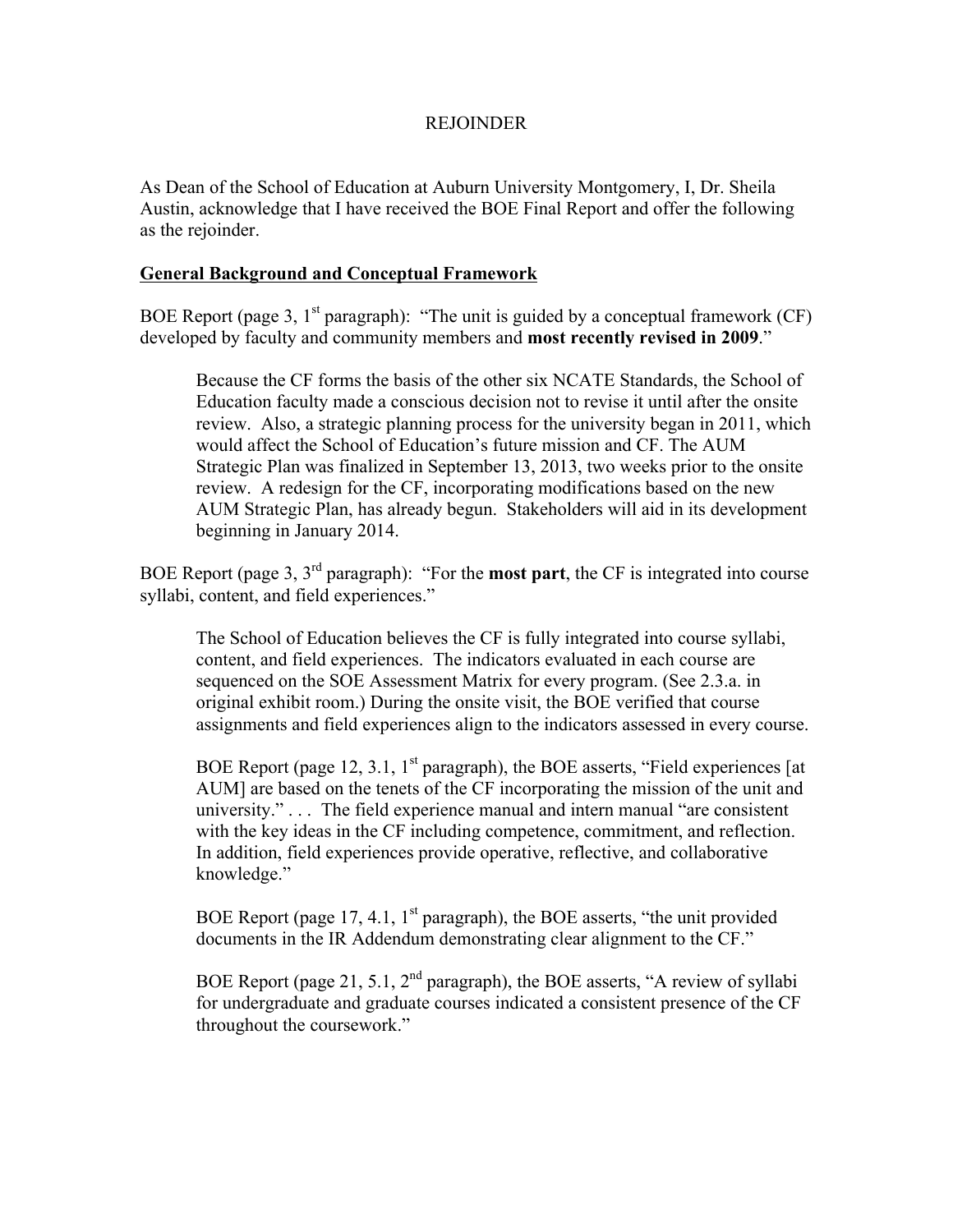# **Standard I**

BOE Report (page 5, last paragraph): "Praxis II sub-scores are available but are not being **regularly used for data analysis**."

Praxis II sub-scores were not provided electronically to the School of Education until recently. Now that electronic scores are provided directly to the university, sub-scores will become part of the data analysis process in 2014. Electronic subscores will be shared with faculty in Liberal Arts and Sciences for possible revision of course content that may improve sub-score values. Sub-scores will also be used to identify weaknesses and additional coursework will be recommended to candidates accordingly so that sub-scores will improve.

BOE Report (page 7,  $1<sup>st</sup>$  paragraph): "According to faculty interviews, the SOE assessment system was revised to meet revised Alabama standards, but the **conceptual framework and 10 learning outcomes were not changed**."

All of the new Alabama standards in 2009 aligned to the existing CF and 10 learning outcomes. Therefore, there was no need to change the CF or the 10 learning outcomes.

# **Standard II**

BOE Report (page 9,  $7<sup>th</sup>$  paragraph): " The offsite report noted syllabi show some inconsistency in terms of the presence of learning outcomes and indicators. Many just list all 10 learning outcomes and/or indicators and do not specifically align them to particular outcomes of the course. The addendum stated that during the fall 2013 semester, faculty began revising syllabi, listing only the specific indicators evaluated in their courses, and eliminating the learning outcomes to avoid confusion and add to consistency. Faculty report this effort to provide clearer information to candidates is **in only the beginning stages**."

Corrections to all syllabi were complete by the time of the onsite visit and are not in the "beginning stages". In the past, the School of Education used a template that required all syllabi display the Conceptual Framework and the ten Learning Outcomes that flow from that framework on every syllabus. Currently and before the onsite visit, all instructors were required to only list the specific indicators evaluated in their courses and to eliminate the ten Learning Outcomes to avoid confusion to candidates and others who might review syllabi. Course syllabi for Fall 2013 may be viewed in I.5.b. of the original exhibit room.

BOE Report (page 9, last paragraph, page 10  $1<sup>st</sup>$  paragraph): "As noted through an **interview with the Assessment Committee, it is not clear how often and to what extent stakeholders are involved with reviewing assessment results and their role with the Assessment Committee**."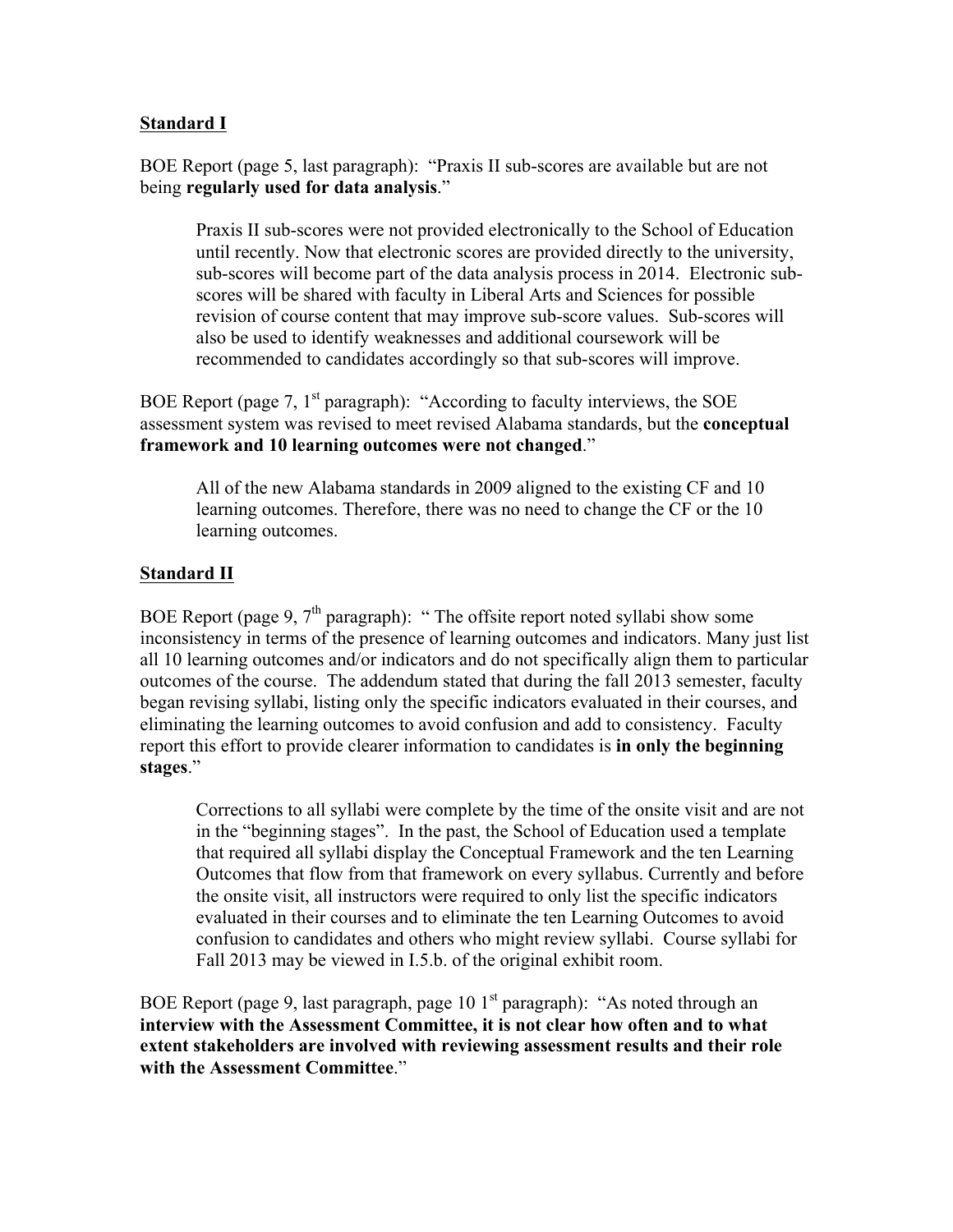In the BOE Report (page 25,  $4^{\text{th}}$  paragraph) it was stated, "During interviews, stakeholders and faculty stated these meetings were occurring on a periodic basis." Minutes of some of those meetings are included with the rejoinder.

The BOE may have misinterpreted the role of the Assessment Committee that was interviewed at AUM during the onsite visit. For the onsite visit, the Assessment Committee was temporarily expanded by including many individuals involved in the assessment process, who are not ordinarily involved in assessment decisions in the School of Education. This was done primarily to cut down on the number of interviews that had to be scheduled in a short time frame for the onsite reviewers.

Some of these committee members were from other units on campus who help the School of Education collect and organize data for university purposes. These individuals, while they are aware how data are shared with SACS committees and the AUM Office of Institutional Effectiveness, are not part of the process of sharing data with the P-12 community. Other committee members are staff members in the SOE, whose primary roles are to input data for others' use and who would never be involved in analyzing or interpreting data.

There were four SOE faculty members on the Assessment Committee that was interviewed, one from each department, who do report pertinent information to their respective department heads and program faculty. The Assessment Coordinator, department heads, associate dean, and the dean are much more aware of how data are shared with the P-12 community, other School of Education faculty members, and Arts and Science faculty members, but only one of these individuals (Assessment Coordinator) is part of the Assessment Committee itself.

Data are shared with small groups of stakeholders on a regular basis. For example, data are analyzed by program faculty members in the Department of Early Childhood, Elementary, and Reading Education and shared with mentor teachers at least twice per year but the only individuals involved in that are the program faculty members, not the members of the Assessment Committee. Minutes of those meetings are found 3.3.a. of original exhibit room dating back to 2009.

Data produced and organized by the Assessment Committee are analyzed by the heads and deans to share with the Dean's Advisory Group, by Instructional Leadership faculty members to share with their Advisory Council, and by department heads, deans, and some secondary education faculty members to share with Arts and Sciences faculty members on campus annually. Minutes of those meetings were not included in the original exhibit room or the addendum. If requested they could have been made available during the onsite visit.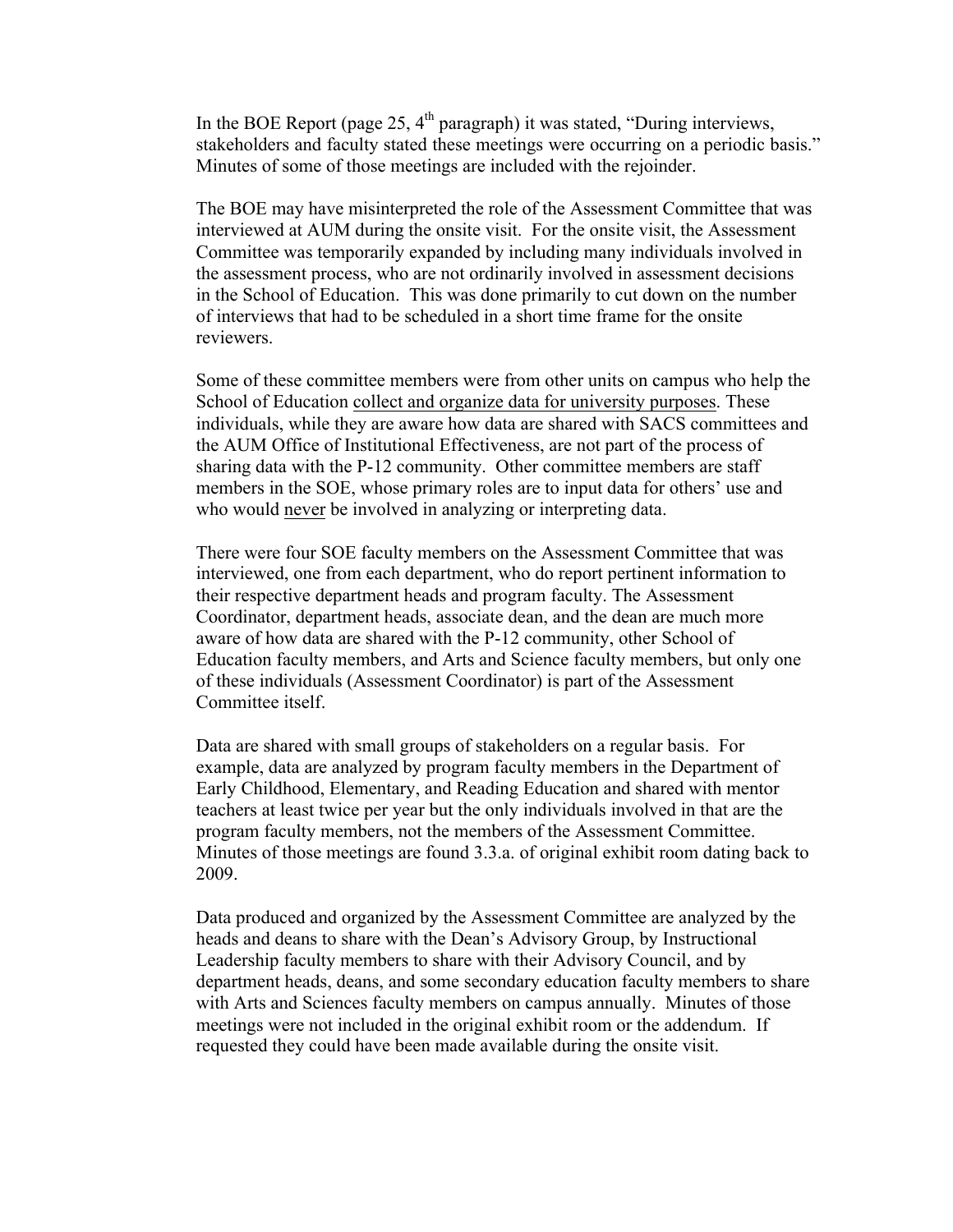Please see School and Community Partner Meetings minutes, Dean's Advisory Council minutes, and Instructional Leadership Advisory Council minutes at https://c1.livetext.com/doc/3704382/29244315.

In addition to sharing data with small groups of stakeholders, every five years, a large group of K-12 teachers and administrators from many school systems, as well as Arts and Science faculty members, convene to review the Conceptual Framework, learning outcomes, state standards, data from our learning outcomes and indicators, and make plans for improvement in the School of Education. One meeting was held in 2007 (See minutes of Stakeholder Meeting in I.5.c.) and the last meeting was held in February 2012. See School and Community Partner Meetings Minutes at https://c1.livetext.com/doc/3704382/29244315.

# **Standard III**

BOE Report (page 14,  $1<sup>st</sup>$  paragraph): "Through the addendum and onsite interviews, evaluative tools for field experiences for candidates were found. This clarified the issue of candidates receiving a grade of "F" if field experiences were not completed. **Less apparent was how field experiences for advanced candidates are evaluated, as they are all tied to specific course requirements found in the syllabi . . . specific requirements for field experiences are lacking."**

Field experiences in advanced courses are required and are listed by program (please see Field-Clinical Experiences by Program in 3.4.4. in Addendum). Clinical experiences for advanced candidates have been tracked electronically since Fall 2012 and field experiences for advanced candidates were tracked electronically one month after the onsite visit. There is no reference in the standards of a requirement that field experiences should be tracked electronically. Therefore, the AUM School of Education was unaware this was expected prior to June 2013.

In early Fall 2013 (before the onsite visit) a new policy was approved by the SOE Department Heads/Dean to make the electronic survey mandatory for all field/clinical courses in all programs (advanced and initial teaching). See policy in 3.4.3. of the Addendum.

While it is true there is no field experience manual for advanced candidates and they were not electronically tracked until after the onsite visit, those field experiences were occurring prior to the onsite visit. Historically, field experiences in advanced courses have been handled completely by course instructors. Therefore, the requirements and evaluations have always been housed within course syllabi. Individual course evaluations for field experiences of advanced courses were supplied in 3.4.2. of the Addendum labeled as Field Experience Materials. Advanced courses are labeled in that table. Clinical requirements and evaluation instruments of advanced courses are found in 3.3.e. of original exhibit room. Advanced courses are labeled in that exhibit also.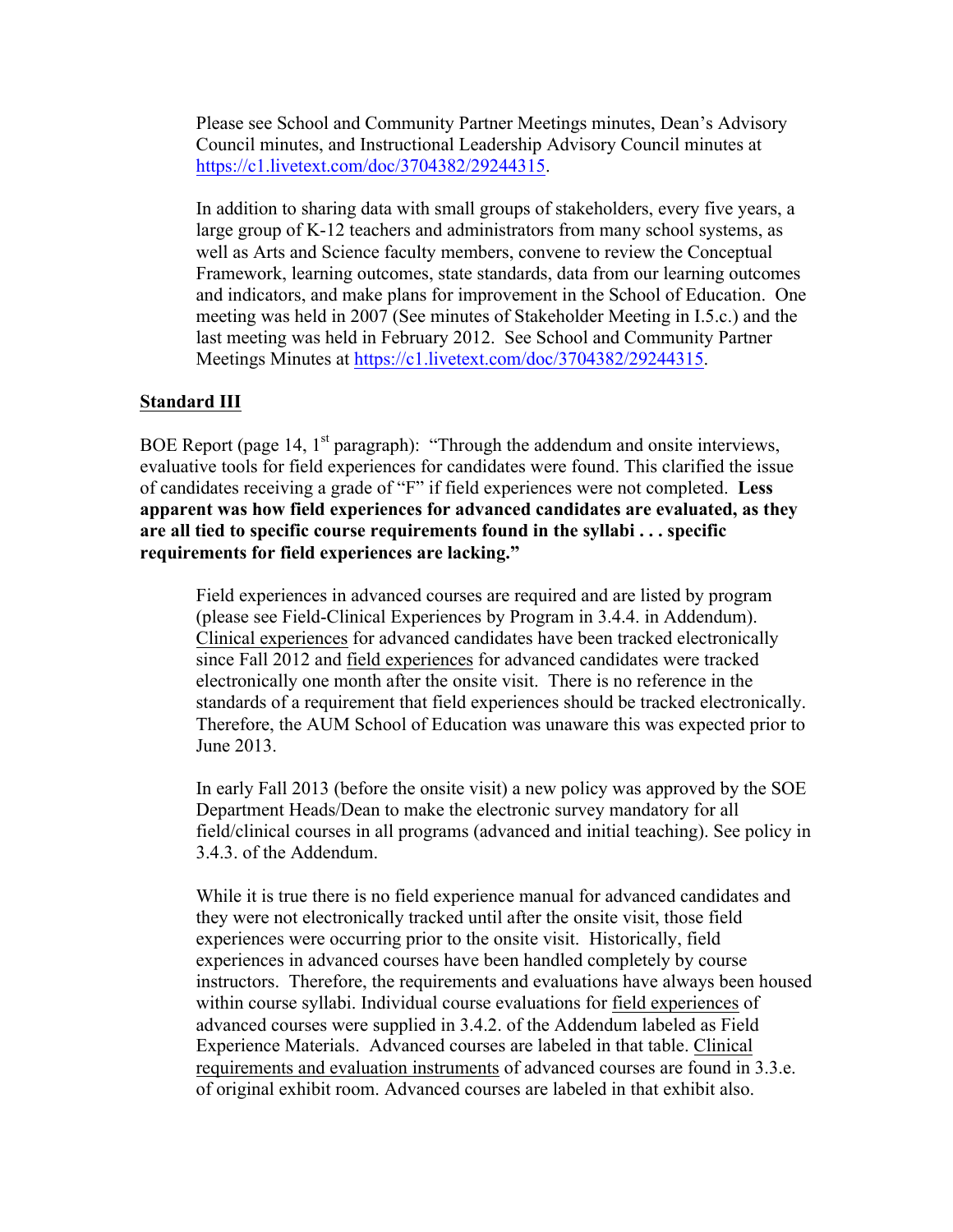BOE Report (page 16, AFI, 3.3.a.): "The unit does not ensure that all candidates in the advanced programs for teachers participate in field experiences that provide **opportunities to demonstrate proficiencies**."

*It appears this AFI should be listed under 3.3.c. instead of 3.3.a. The School of Education missed this error before the final BOE Report was issued. The School of Education will respond to it as if it is belongs in 3.3.c. instead of 3.3.a.*

Demonstrated proficiencies of candidates are measured through SOE assessment indicators assigned to courses in all programs, including advanced programs. See Assessment matrices in 2.3.a. of original exhibit room. The advanced programs are labeled accordingly to distinguish them from initial teaching programs.

In advanced programs, when the current assessment system was developed, program faculty chose at least one indicator (proficiency) from each of the ten Learning Outcomes associated with our Conceptual Framework to evaluate at least once in every program. Indicators (proficiencies) for advanced programs were pulled from the list of indicators for initial teaching programs, rather than creating new indicators for advanced programs. Most advanced programs evaluate more than one indicator (proficiency) for every Learning Outcome and may evaluate those indicators more than once throughout the program.

Every program, including advanced programs, have an assessment matrix that is updated periodically by the Assessment Coordinator, based upon suggestions from the Assessment Committee, program faculty, and stakeholders. Over the years, indicators have been moved to other courses and/or rubrics were changed based upon specific proficiencies program faculty wished to evaluate. Please see Assessment Matrices in 2.3.a. of the original Exhibit room for all programs to ascertain where each indicator is evaluated. Advanced programs are labeled accordingly.

Instructors who teach the courses, including advanced program courses, in which indicators (proficiencies) are assigned, create **field experiences** or other activities that relate directly to the mastery of these indicators. At the end of the semester, candidates submit their portfolios to each instructor and the instructor records summative evaluations of assigned indicators (proficiencies) for every candidate enrolled in that course, including courses in advanced programs. Field experience evaluations may or may not be housed in the portfolio but are used as a basis for a particular summative score on an indicator (proficiency) at the end of the course. Instructors have flexibility in ascertaining the appropriate internal assessments to use to assign summative indicator (proficiency) scores for candidates enrolled in their courses. See 3.4.2. of the Addendum for internal assessments on candidate proficiencies for courses with field experiences. Advanced courses are labeled accordingly.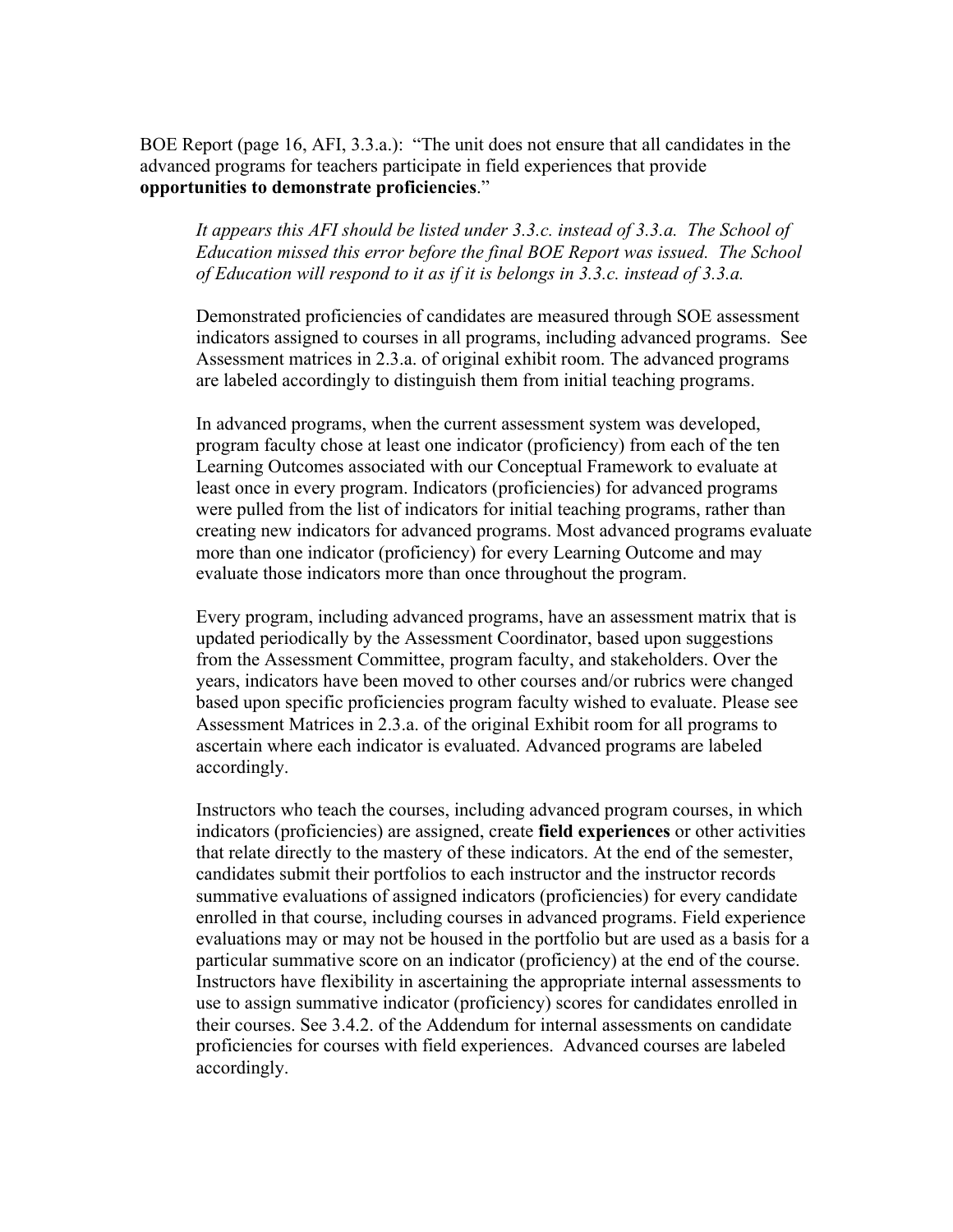BOE Report (page 16, Target Level Recommendations):

Initial Teaching Preparation – Movement Toward Target **(developing or emerging)** Advanced Preparation – Movement Toward Target **(developing or emerging)**

BOE Report (page 15,  $2<sup>nd</sup>$  paragraph): "The portion of Standard 3 regarding collaboration between the unit and school partners is at the **Target level** . . . In addition, the unit and school partners share expertise and integrate resources that support candidate learning."

The BOE agrees, the School of Education is at least at the Emerging level (based on statement above), because there is "clear, convincing and sufficient evidence" that "demonstrates that the unit is performing as described in some aspect of the target level rubric for this standard." The AUM School of Education believes the unit is at a higher level (Developing Level) for initial teaching and advanced programs because the unit has "plans and timelines for attaining and/or sustaining target level performance as described in the unit standard." The BOE agrees (page 15,  $3<sup>rd</sup>$  paragraph) by stating, the "goals for field experiences and the associated Timelines for Target Implementation document were presented in the IR . . . The unit is on target for these goals and has collected the data required thus far. The remainder of the data collection will not begin until the latter part of the fall 2013 semester according to the timeline of the goals. Thus **the unit is moving toward Target**."

The School of Education asserts progress has been made on the goals and will continue to be made until the School is at Target level in all areas of Standard III for initial teaching and advanced programs. Progress on target goals is discussed below.

## **Collaboration Between Unit and School Partners**

Goal Five from IR (initial teaching and advanced programs)**:** The SOE will develop stronger collaborative relationships with P-12 schools by participating in professional development and instructional programs with each other. Furthermore, the unit and school partners will integrate more resources to increase learning of candidates and P-12 students. The timeline for this goal may be found in Target Level Performance Exhibits at the end of Standard III in the original exhibit room.

Because the BOE believed the element of Collaboration and School Partners was already at Target level during the onsite visit, this goal is considered met. (BOE Report, page  $15$ ,  $2<sup>nd</sup>$  paragraph)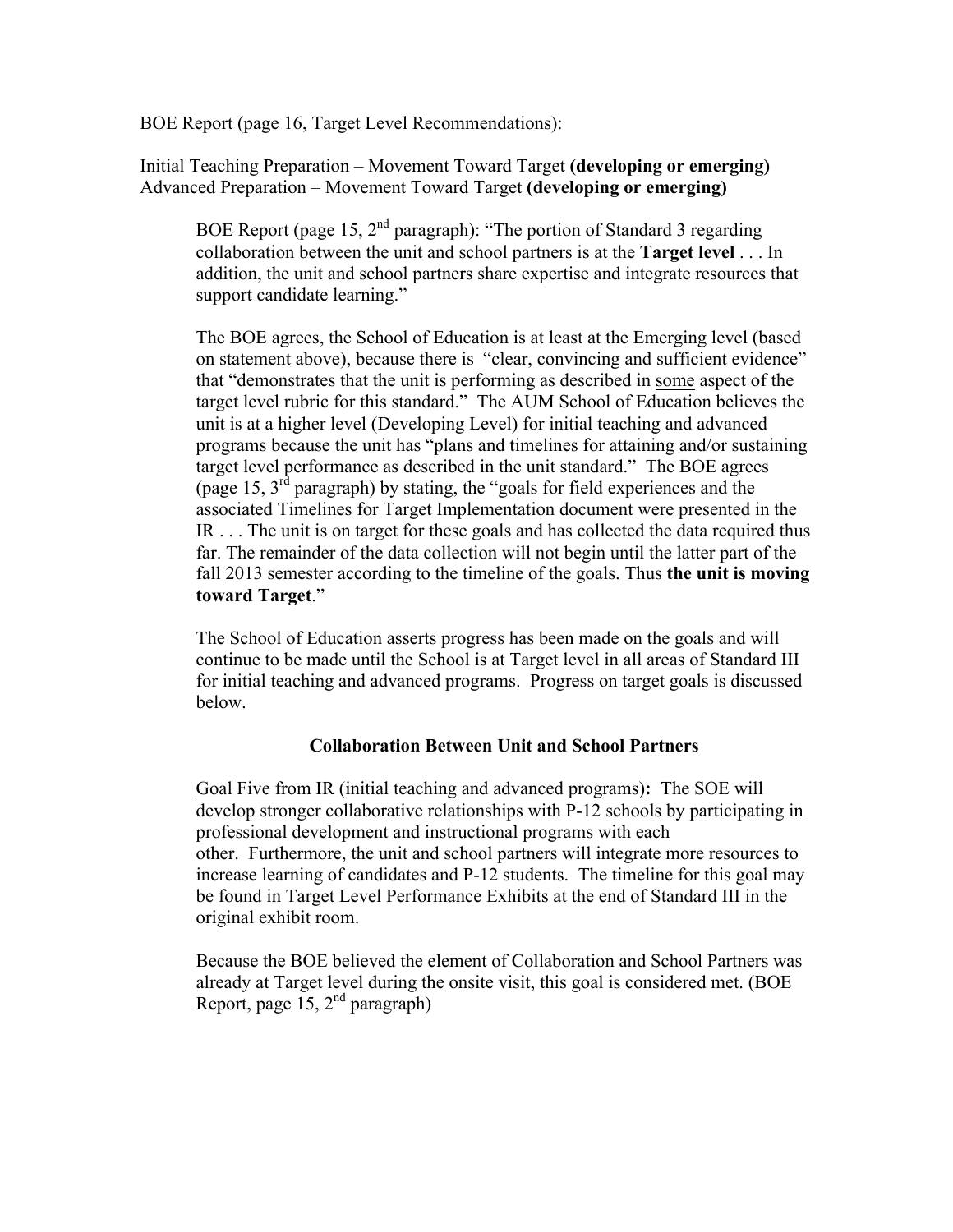# **Design, Implementation, and Evaluation of Field Experiences and Clinical Practice**

## Tracking Field/Clinical Experiences

Goal Two from IR (initial teaching and advanced programs)**:** Design an accurate, simple, and easy-to-use system to track field experiences and clinical practice of all candidates. This system should track racial/ethnic/socio-economic diversity and the types of experiences for different programs across the SOE, as well as allow effective data analysis of individuals and groups. The timeline for this goal may be found in Target Level Performance Exhibits at the end of Standard III in the original exhibit room.

Goal Two was completed at the end of Fall 2013, one semester sooner than expected. As new and improved systems are available, discussion will take place on whether a new system is warranted.

## Quality of Field Experiences

Goal Three from IR (initial teaching programs only): Field experiences in all programs will be designed to provide more modeling by clinical faculty members and more opportunities for candidates to learn through doing. The timeline for this goal may be found in Target Level Performance Exhibits at the end of Standard III in the original exhibit room.

Goal Three will be completed at the end of Spring 2014 as originally planned.

### Interaction with Community and Families

Goal One from IR (initial teaching and advanced programs): Interaction with families and school community will increase for all candidates in the SOE through community and service learning projects that are collaboratively planned and implemented by peers. The timeline for this goal may be found in Target Level Performance Exhibits at the end of Standard III in the original exhibit room.

Goal One will be completed at the end of Fall 2014.

### Critiquing and Synthesizing Education Theory

Goal Six from Addendum (advanced programs only): Candidates in all advanced programs will participate in field experiences that require them to critique and synthesize education theory related to classroom practice based on their own applied research. The timeline for this goal may be found in Addendum (Standard III – Advanced Program Correction).

Goal Six relates just to Advanced Programs and is scheduled to be completed in Fall 2014.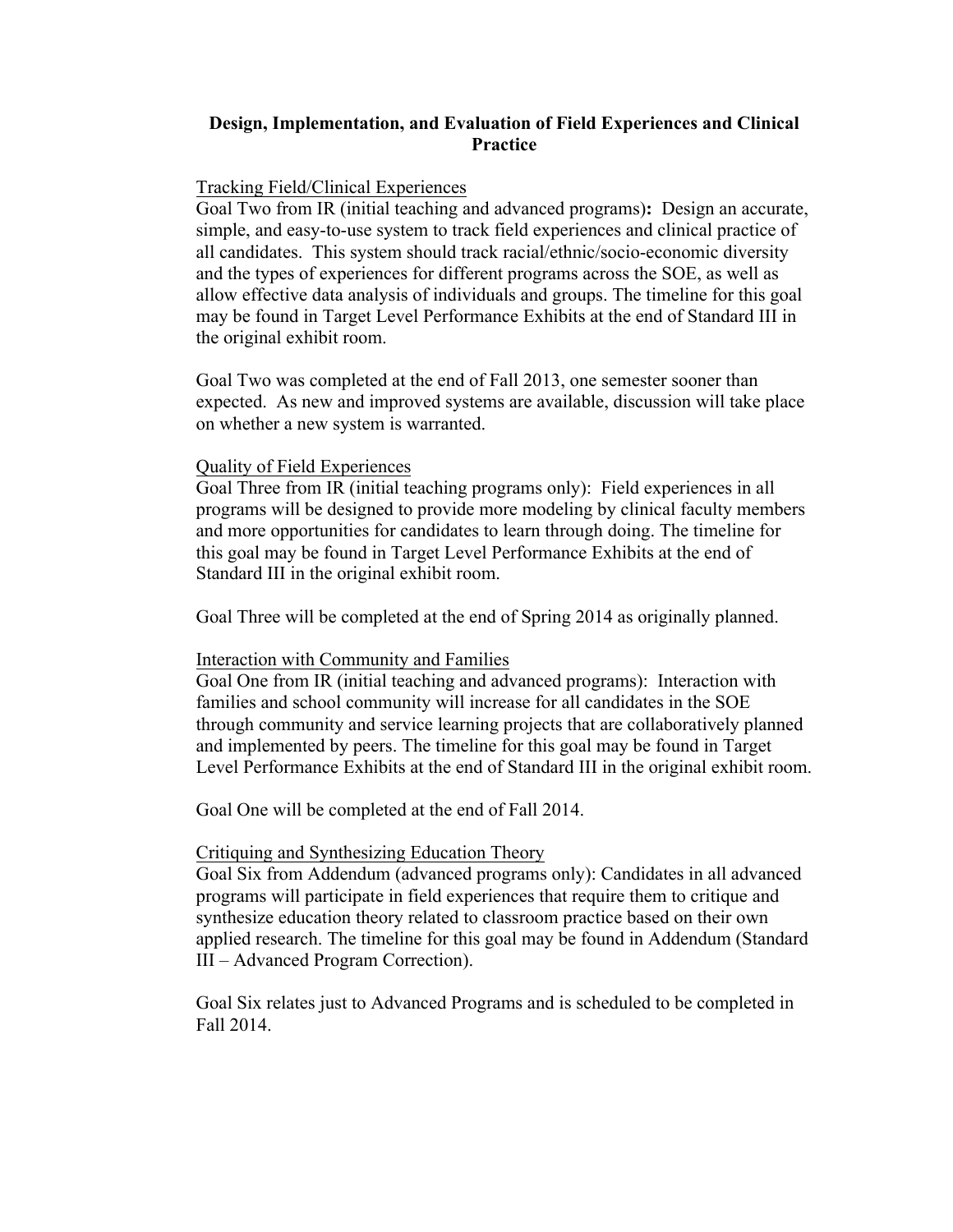## **Candidates' Development and Demonstration of Knowledge, Skills, and Professional Dispositions to Help All Students Learn**

### Critiquing and Reflecting on Each Others' Practice

Goal Four from IR (initial teaching and advanced programs): Candidates will work collaboratively with other candidates and clinical faculty to critique and reflect on their own and each others' practice and their effects on student learning with the goal of improving practice. The timeline for this goal may be found in Target Level Performance Exhibits at the end of Standard III in the original exhibit room.

Goal Four will be completed at the end of Spring 2014 as originally planned.

## **Standard IV**

BOE Report (page  $17$ ,  $1<sup>st</sup>$  paragraph): "In the offsite report, it was cited that inconsistencies in the documentation existed regarding assessment used to connect diversity proficiencies and learning outcomes. The unit faculty, during the onsite visit, **stated that at the initial level there are connections to diversity proficiencies to 10 of the learning outcomes, and one at the advanced level"**.

Diversity proficiencies for most programs (except Instructional Leadership), aligned to the Conceptual Framework (I.5.c.) are taught and evaluated in 9 of the 10 Learning Outcomes, not 8 of the 10 Learning Outcomes as originally stated in the IR, due to a typographical error. Instructional Leadership, has diversity proficiencies in one of the 10 Learning Outcomes. See 4.3.c. in original exhibit room for a complete list of diversity indicators for all programs. Courses in which the diversity indicators are evaluated have specific assignments or field experiences to assist candidates learn how to work effectively with diverse students (4.3.b in original exhibit room). These assignments include an awareness of different learning styles (Indicator 6.3), instruction in adaptation of student instruction or services (Indicators 3.2, 3.4, 3.5, 5.6), communication with students and families in ways that demonstrate sensitivity to cultural and gender differences (Indicators 3.6, 3.9, 3.10, 3.17, 3.23, 3.27), connecting lessons, instruction, or services to students' experiences and cultures (Indicators 3.7, 3.22, 6.4, 8.2), incorporating multiple perspectives in the subject matter being taught or served (Indicator 4.6), and developing a classroom and school climate that values diversity (3.1, 3.9, 3.11, 3.13, 3.14, 3.18, 3.21, 5.6, 6.4, 8.2, 8.4, 9.1, 10.8, 10.9).

Indicators are directly related to students with exceptionalities (3.2, 3.4, 3.5, 3.17, 3.18, 3.19, 3.22, 5.6, 8.2, 8.4, 9.1, 10.8, 10.9) and related content is taught and evaluated in every program.